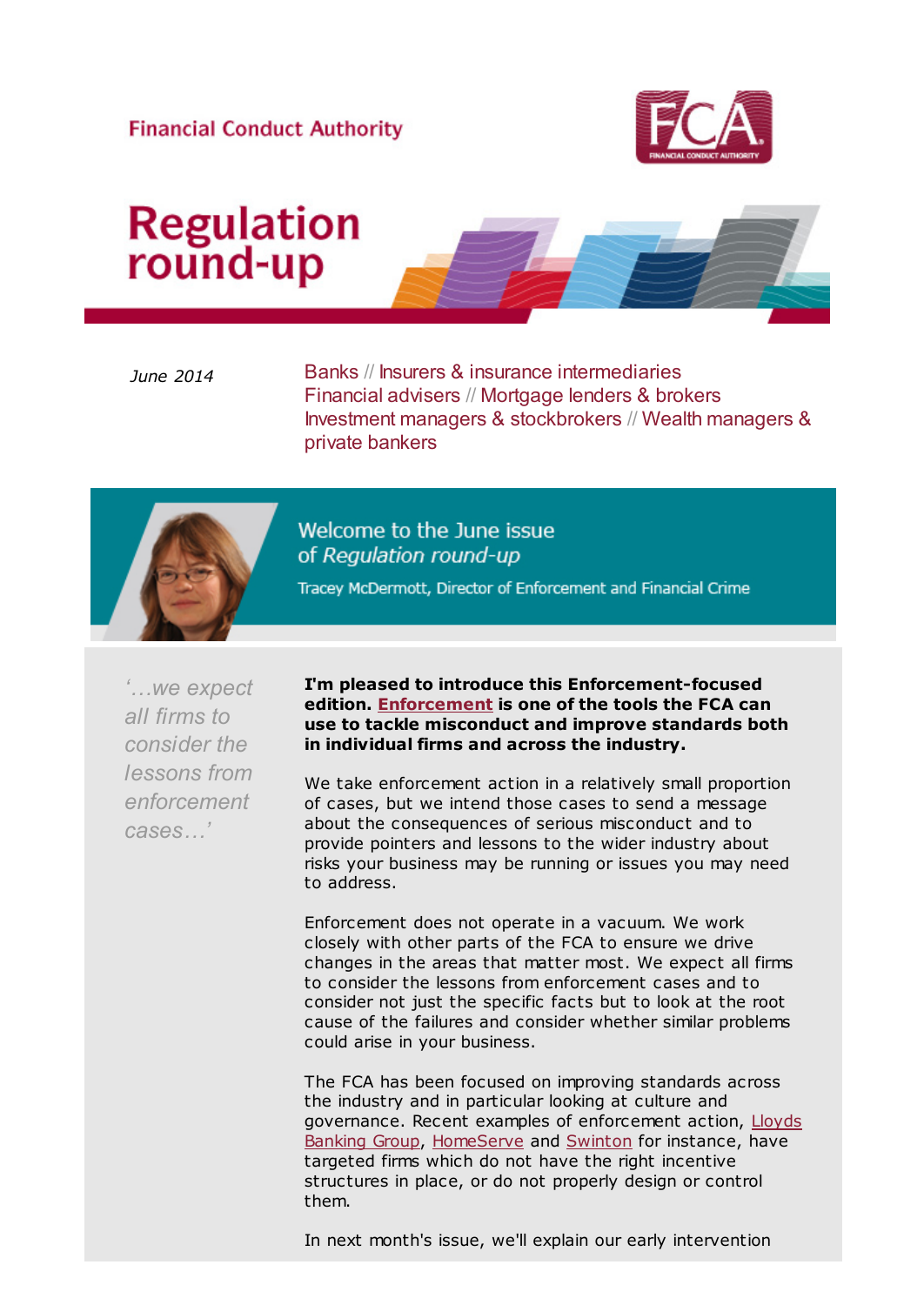approach. But for now, please read our hot topic below to find out about the other indicators of poor culture and governance where you can expect us to take action. Occasionally we give awareness briefings on Enforcement issues. Please email [enforcementevents@fca.org.uk](mailto:enforcementevents@fca.org.uk) if you would like to receive information about Enforcement briefing events.



# Hot topic:

#### When do we take Enforcement action?

We take action against firms without the right culture and governance. Read on to find out more and to review your firm's practices against examples of poor behaviour, such as:

• repeat offenders or firms which fail to tackle root causes of misconduct (eg [Policy Administration Services Ltd](http://cl.s6.exct.net/?qs=fb2c79b6c898622a07df6dc36b4a7bec4da4aeed287d9e03fee80d9489c0715f) for poor complaints handling of mobile phone insurance policies sold by Phones 4u Ltd)

• firms which fail to co-operate with us, or fail to do what they say they will (eg [Prudential](http://cl.s6.exct.net/?qs=fb2c79b6c898622a7762b997401c44d09c65dc189a01d8b7a92af919c970274a))

[• failures to manage conflicts of interest \(eg Barclays and](http://cl.s6.exct.net/?qs=fb2c79b6c898622acf68838ba1587be2cd1f76cac29726bd75210c46604963a4) Daniel James Plunkett, and [FXCM](http://cl.s6.exct.net/?qs=fb2c79b6c898622a67db22cfee332b465d1b6723542c67a82235d6988a49b945)), and

• misconduct by those holding Significant Influence Functions – holding individuals to account when things go wrong and when the tone from the top does not drive the right behaviours (eg Mark Bentley Leek and Mustafa Dervish, and Arnold Gary Eber)

Our cases cut across all sectors and types of misconduct. Here are just some of our current priorities with investigations underway:

• Anti-money laundering (AML) – aligned with the thematic work we described in May's edition, we continue to see weaknesses in identifying and managing high-risk [customers, and around transaction monitoring \(eg Standard](http://cl.s6.exct.net/?qs=fb2c79b6c898622a2177857b3271c697021717dcf6a0bc66c26a518023c15a35) Bank).

• Low value insurance cases, where customers don't get the benefits they were promised or are sold benefits that are useless to them, are often characterised by high sales levels but low numbers of claims against policies. We fined [Card Protection Plan Limite](http://cl.s6.exct.net/?qs=fb2c79b6c898622a59158f16e617f3d1f6e68847bf8f863f9941d0add70c9465)[d, announced a major redress](http://cl.s6.exct.net/?qs=fb2c79b6c898622acf57304a8a8400c8493773be758abf1dbd32b9bffbaeefdd) scheme for CPP customers, and have more cases in the pipeline.

• Self-invested personal pensions (SIPPs) - we banned two partners of a firm (1 Stop) which advised customers to switch into SIPPs, enabling those customers to invest in unregulated and often high-risk products, regardless of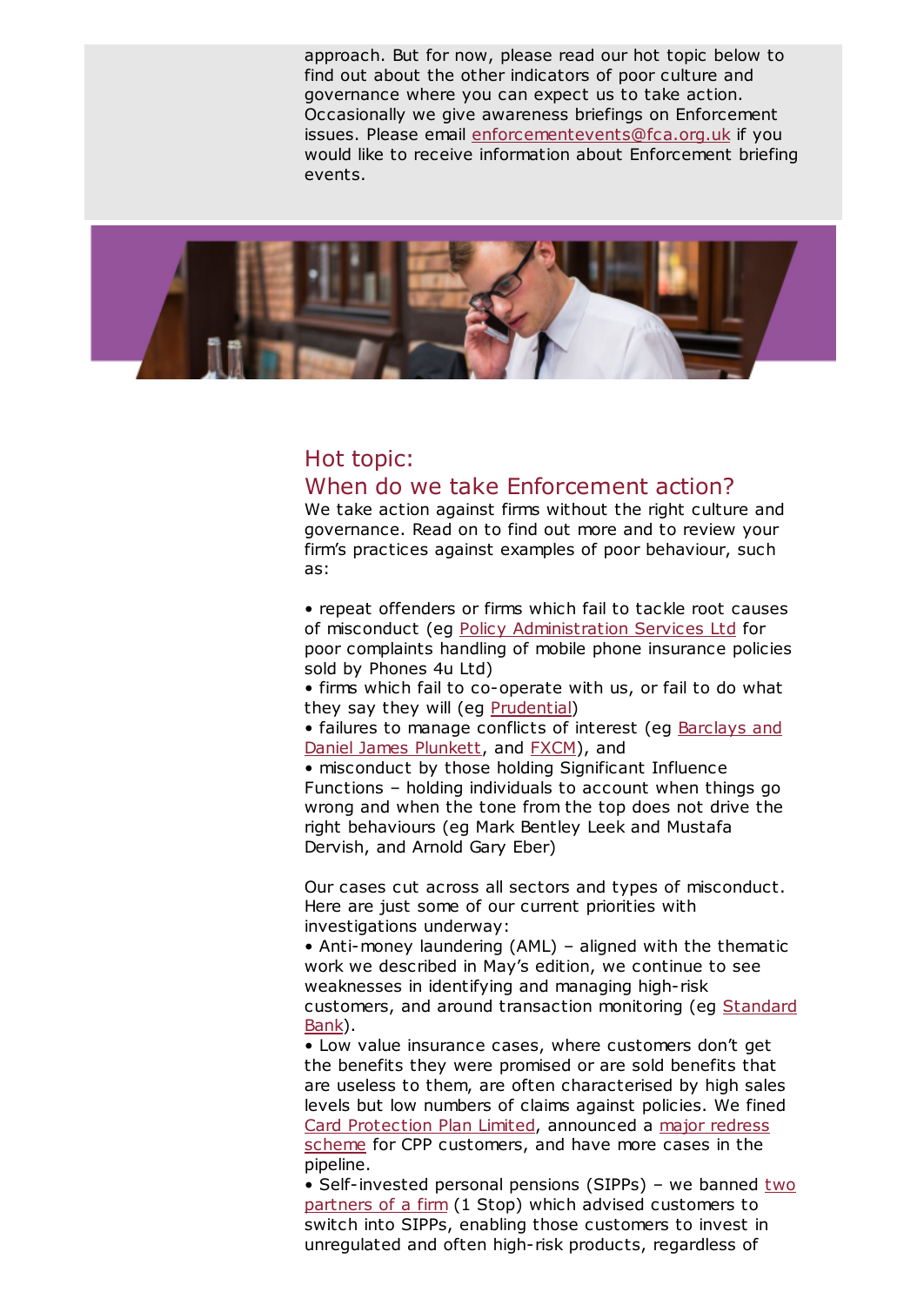suitability. SIPP operators and advice continue to be an area of focus.

• We're acting swiftly to help set the FCA's [expectations](http://cl.s6.exct.net/?qs=fb2c79b6c898622a65bfb63fabcfd28b6b6cf01ba42bbad2798716d5a6082ab1) in consumer credit, with several investigations underway, as well as early intervention work. Check out the [list](http://cl.s6.exct.net/?qs=fb2c79b6c898622ada1ee7957581d0341af50350c17926275fcfadc0ece5cc5e) of OFTlicensed firms without interim permission – if you're aware of any firms acting without permission to do so, let us know.

There are regulatory lessons to be learned from all our actions – whether or not that action is in your sector.

#### Find out more



### Hot topic: Approach to supervision

#### 'Tackling serious failings in firms' publication

Our approach to supervision is focused on the causes of conduct failure. In our 19 June [publication,](http://cl.s6.exct.net/?qs=fb2c79b6c898622a44831bcac1e346498e95f5a8bccc39a5a187e8f025cd860b) 'Tackling Serious Failings in Firms' we set out how we would apply an 'Enhanced Supervisory Approach' where we have serious concerns over governance, culture and standards within a firm. The publication explains the factors that may result in a firm being subject to Enhanced Supervision and what firms can expect if they are placed in Enhanced Supervision.

#### Pillar 1 roll out for C4 firms

Earlier this year we launched the 'FCA's Approach to [Supervision](http://cl.s6.exct.net/?qs=fb2c79b6c898622a62f15620a84a40c58154d7a7e1866c1af153f4fda6f0129b) for C4 Firms' Guide. It gave a high-level summary of our interaction with C4 firms through our conduct supervision work and outlined the principal features of our three pillars supervision model and how this approach will affect C4 firms.

Our Pillar 1 approach allows us to proactively engage with C4 firms to assess whether you have the interests of your customers and the integrity of the market at the heart of your business. We will engage with you to look across your firm and measure the effectiveness of your senior management in identifying and addressing risks and the controls you have in place. We will assess each C4 firm, looking at your business model and future strategy,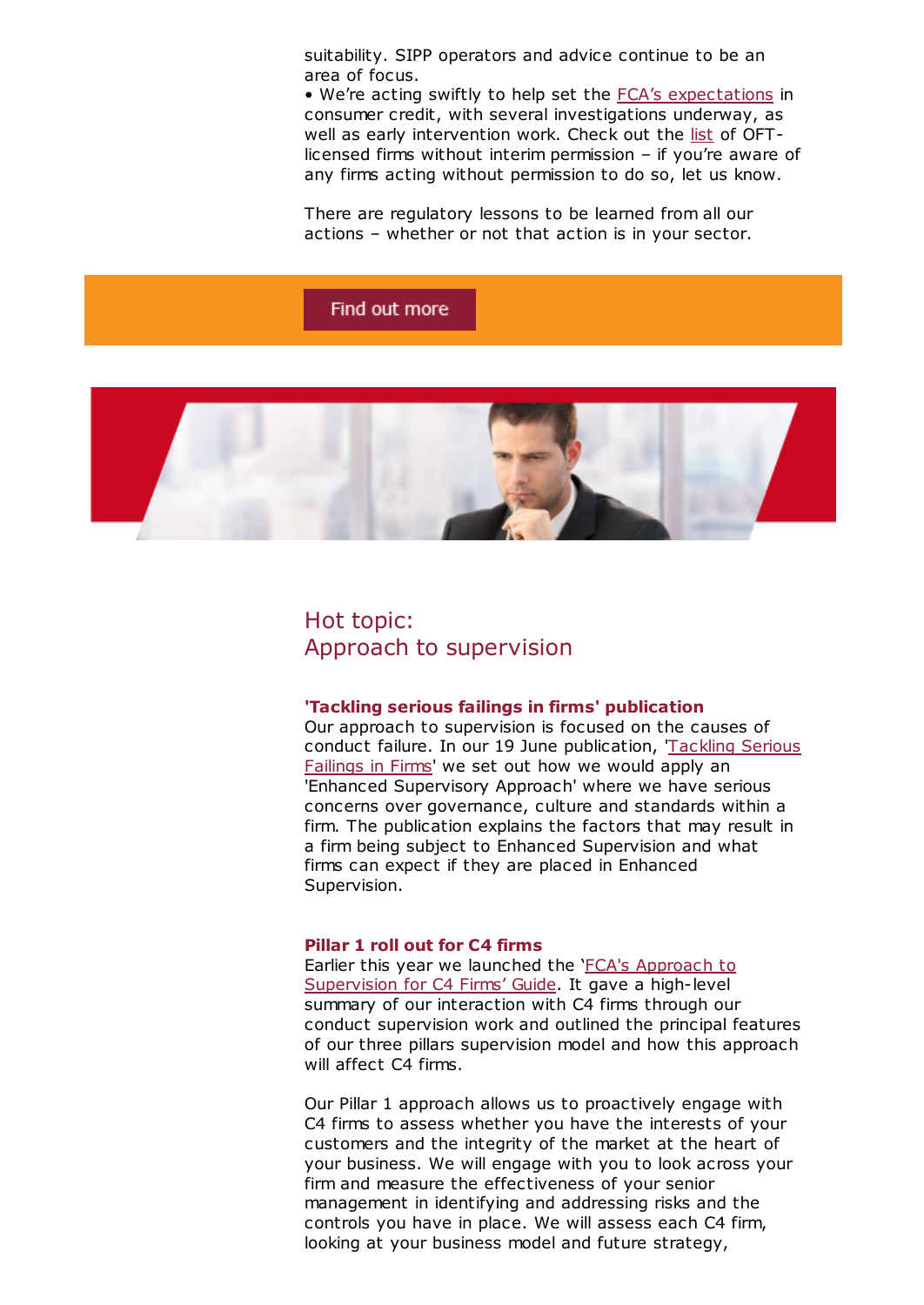understand how culture affects the way your firm is run, look at key processes that affect how customers are treated and assess controls and governance. We will also look at the controls you have in place to protect against financial crime and the financial soundness of solo-regulated C4 firms.

Our Pillar 1 approach is already underway for retail intermediary and credit union firms with regional assessments across the UK to individually assess every C4 firm once every four years. We will begin sector-specific approaches from July 2014 onwards to C4 firms in other sectors. This means that all C4 firms can expect to receive a four-yearly assessment - either a face-to-face interview, a telephone interview or an online or paper-based assessment.

We will write to you ahead of your assessment to tell you where, when and how it will take place. We will be contacting relevant trade bodies to let them know about the roll out of the Pillar 1 approach across all C4 firms.

#### Find out more



#### Hot topic:

#### Greater access to dispute resolution schemes

The Alternative Dispute Resolution (ADR) Directive is intended to give European consumers greater access to ADR schemes if something goes wrong with their purchase of goods or services. Member States have until 9 July 2015 to implement the Directive.

We plan to consult on the changes that will need to be made to the dispute resolution (DISP) rules in autumn 2014 (after the Department for Business Innovation and Skills have published their final plans for implementing the Directive).

One key change will be to the amount of time that consumers have to refer their complaint to the Financial Ombudsman Service (ombudsman service).

Currently under our DISP rules, consumers must refer their complaint to the ombudsman service within six months of receiving a final response from the firm. However, under the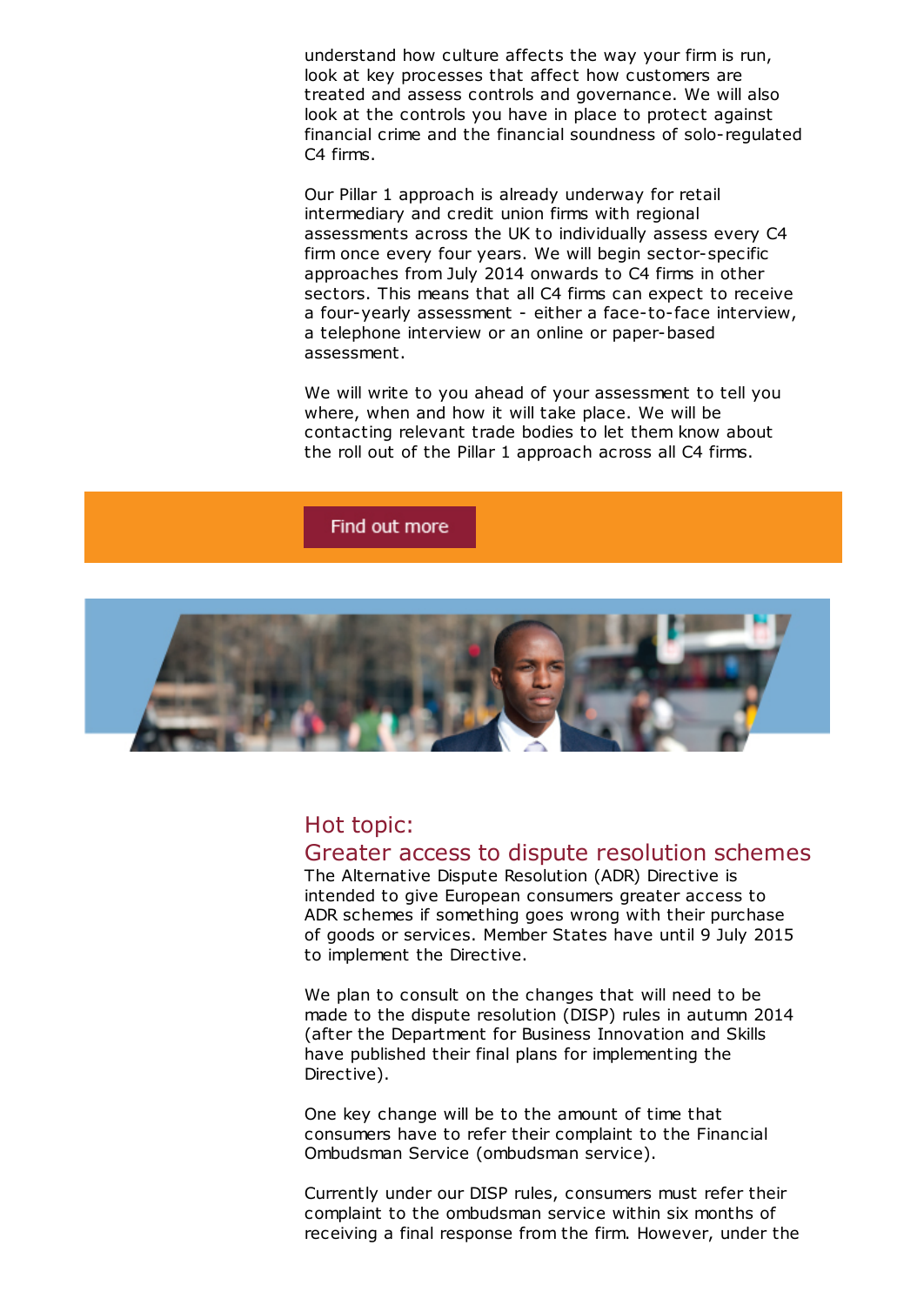Directive, a consumer will have a minimum of one year to submit a complaint to an ADR entity from the date that they submit their complaint to the trader.

We are still considering implementation options but firms should be aware that consumers will have at least one year to refer complaints to the ombudsman service once the Directive is implemented and this may apply even to complaints that are made before the implementation date.

We do not expect firms to take any action at this stage and will be consulting on the detailed amendments to our rules in the autumn.

#### [Interest-only](http://cl.s6.exct.net/?qs=fb2c79b6c898622a5d20b2f5d8163219b25625cc82995fd9ab114c31461cd766) mortgages

We have responded to the Council of Mortgage Lenders' announcement that lenders have met the 2020 interest-only mortgage commitment. Our chief executive, Martin Wheatley, said: 'This forward looking and consumer-at-the heart type of action is a prime example of a model demonstrating good conduct outcomes and putting customers first; it's good to see that real progress is being made. What I am particularly pleased with is how industry, regulator and consumer have come together to address this problem as one in a collaborative way. It's too soon to declare success, but these are encouraging findings.'

'Everyone needs to keep the momentum going. Our advice for borrowers is unchanged: you must engage with your lender; this is a shared problem and you need to work together to resolve it.'

### Banks **Insurers & insurance** intermediaries

#### Conflicts of interest – report on the [thematic](http://cl.s6.exct.net/?qs=fb2c79b6c898622a7f33362aa1847cfa2d3b87c71aee96c06eb3f6f21c4bf289) project



We have found that inherent conflicts within insurance **ACTION** intermediaries are not being properly managed. We

recently looked at seven of the largest intermediaries who serve small business clients and concluded that in some firms, control frameworks and management information have not developed at the same pace as business models. We are concerned that if conflicts are not properly managed there is the risk that decisions are made in the interest of firms rather than their small business customers. This could result in some small businesses over-paying or buying products they don't need. While the review focused on larger firms, all intermediaries should note the findings and ensure any conflicts are appropriately managed. We will be working closely with the industry to communicate the results of the review and, with the firms involved, will use appropriate regulatory tools to address specific issues.

Thematic review on [household](http://cl.s6.exct.net/?qs=fb2c79b6c898622abe988cccd51626eb85f07bd38c9594acbc66ef190faf3197) and travel insurance claims handling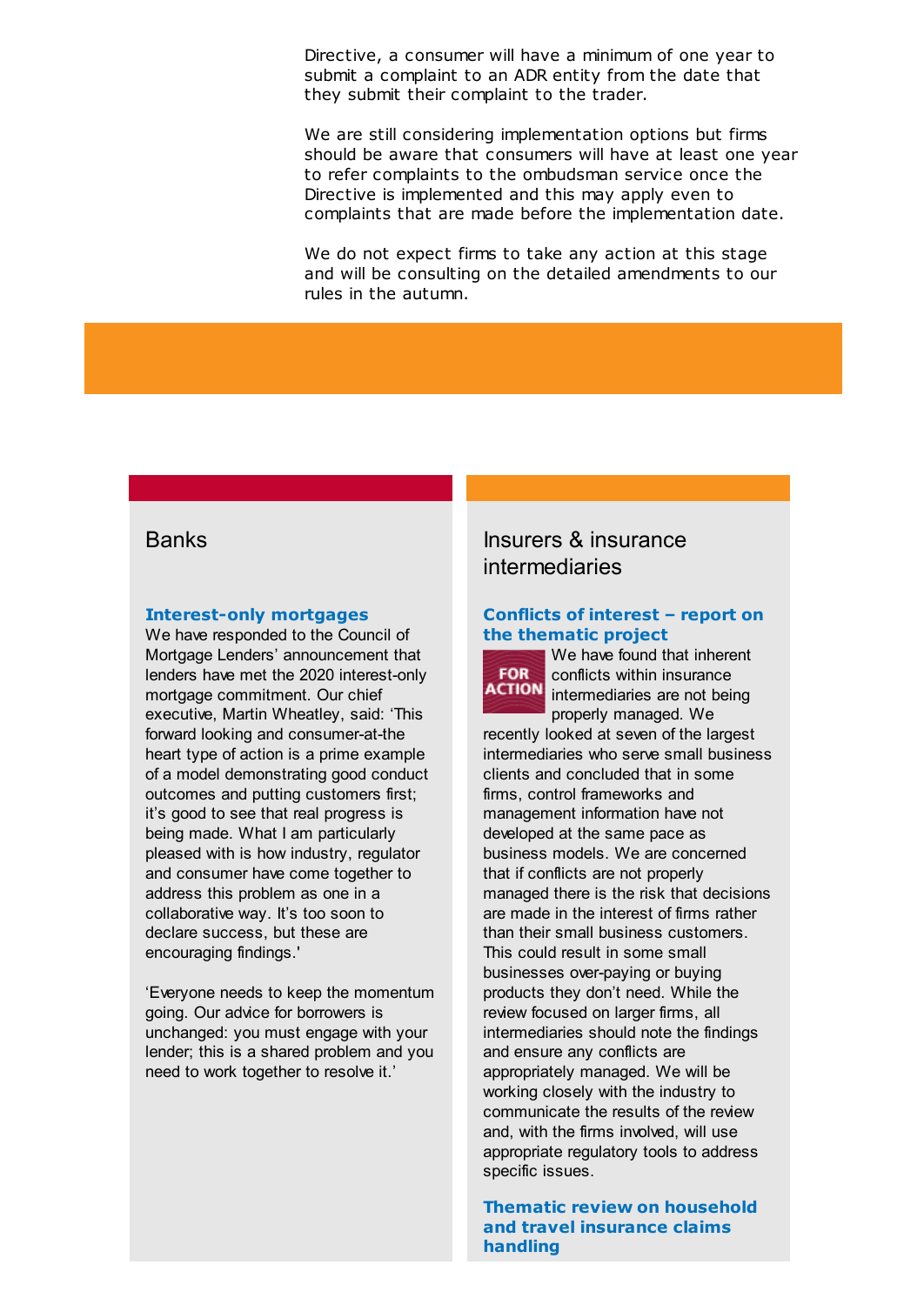Following the announcement of our initial findings on 9 April, we published the full report of our thematic review of insurers' management of household and retail travel claims. This thematic work was designed to assess the extent to which insurers put consumers making claims at the heart of their businesses. The **[report](http://cl.s6.exct.net/?qs=fb2c79b6c898622a826ebd2ec56c7d1bea62ccca8eb2fb1a447a03562dfbc898)** includes consumer research and the findings of a survey of CII members.

#### General insurance [conference](http://cl.s6.exct.net/?qs=fb2c79b6c898622a2ccb5157b0b66f406313dc1a63a09512d715f567e706bcf1)

Our first General Insurance Sector Conference, held in London on 2 June, was attended by around 350 delegates. The theme of the conference was 'working towards consistent consumer outcomes by raising conduct standards' to reflect our objective to ensure that consumers can trust the firms that provide them with financial services and where firms can thrive in a competitive market. During the day we discussed the work we had undertaken in the sector over the past year, and outlined our strategy to build on this work in the years ahead. The Conference was chaired by Zitah McMillan (our Communications and International Director), and featured key note speeches by Martin Wheatley, Clive Adamson (Director of Supervision) and Christopher Woolard (Director of Policy, Risk and Research), as well as by Manuela Zweimüller, Head of Regulations at the European Insurance Occupational Pensions Authority.

#### [Retirement](http://cl.s6.exct.net/?qs=fb2c79b6c898622a5c486106461fb45e5efa798d12cda7033a221a22c2003321) income market study

On 9 June, we published an update setting out our current and ongoing work on the retirement income market. As part of this, we revised the Terms of Reference for our market study into retirement income. The update follows changes made to the pension and retirement income landscape announce by the Government in the 2014 Budget.

Financial advisers **Investment managers &** stockbrokers (retail & wholesale)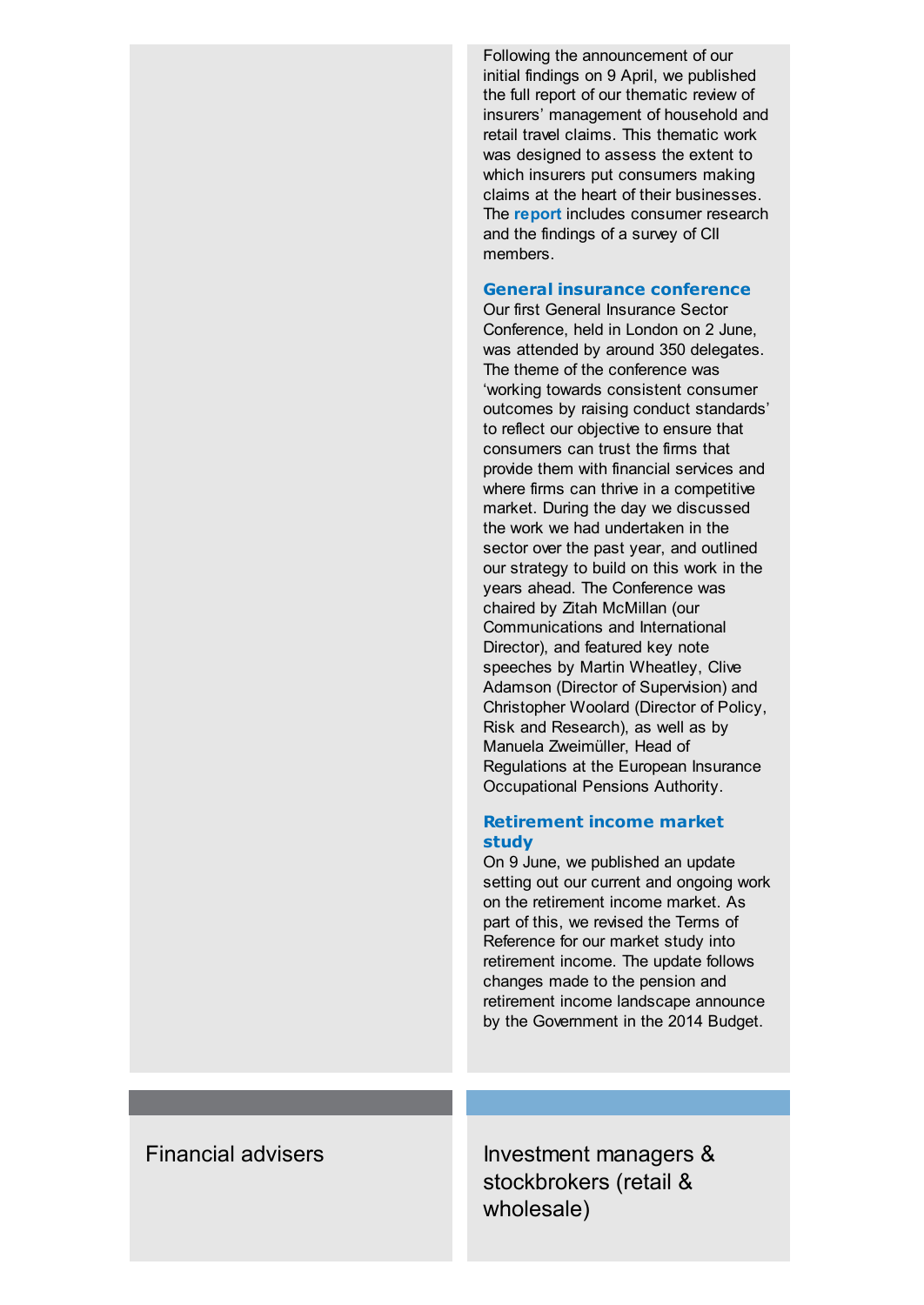#### RDR disclosure [assessment](http://cl.s6.exct.net/?qs=fb2c79b6c898622ad1d0c7998c8003b849cc07b78f0c88746005ee540bac22ab) template

#### CASS [rulebook](http://cl.s6.exct.net/?qs=b2d10cf238e7fc22b41741ef9fe2e6a5e7f1071e7d37400de3efd894dd6d2378) changes



To help firms meet the disclosure requirements we have published an

[assessment](http://cl.s6.exct.net/?qs=fb2c79b6c898622ae19f8fda2d62c4acc93d63c7818cbc49e96c9f43c3a9cca7) tool and [accompanying](http://cl.s6.exct.net/?qs=fb2c79b6c898622aff52ad853d3d20cb3380b00597af661efaa2a650cf865530) notes so firms can review their disclosure documents against the key disclosure requirements of the Retail Distribution Review (RDR). This is similar to the template we used to assess compliance with the disclosure requirements in the second cycle of our RDR thematic review. Cycle 3 starts in July.

#### Client [money](http://cl.s6.exct.net/?qs=fb2c79b6c898622a3b74e4d78442bb1b89e8711aaf3153851832e8bfd5154c8e) held in ISAs



The changes announced in the 2014 Budget will soon allow **ACTION** cash savings to be held in stocks and shares ISAs,

permitting individuals to use stocks and shares ISAs for both deposit and investment purposes. We are [consulting](http://cl.s6.exct.net/?qs=fb2c79b6c898622aa86c5fe8cccd439d737dcf5be04ce66c53169f6984ad39dd) on a proposal that all monies investment firms hold within stocks and shares ISAs should be held as client money. If these rules remain unchanged, the changes announced in the Budget would require firms to separate client money from non-client money within the ISA wrapper. We need consultation responses by 25 June 2014.



We have published our Policy Statement for investment firms holding client money and custody assets. The extensive

and detailed changes include a rewrite of our client money rules and substantial amendments to our custody rules, as part of our CASS sourcebook. The changes will improve firms' systems and controls around segregation, record keeping and reconciliations and set out how investment firms must address risks to client money and custody assets within their business. The changes will be implemented in three stages: 1 July 2014, 1 December 2014 and 1 June 2015. To help you plan and make changes to meet the different deadlines, we have produced a table setting out a high-level summary of the key changes.

#### MiFID web [pages](http://cl.s6.exct.net/?qs=b2d10cf238e7fc22a4e19a42157f55c2c963845a1d3d5c177828f30bc29e318c)

We have updated our web pages to help keep market participants, firms and consumers informed of developments relating to MiFID II. Firms can also [register](http://cl.s6.exct.net/?qs=b2d10cf238e7fc22d655862600af81f5388c0ba12b4fb1a8db9f5821dd29ac9e) for MiFID II updates.

#### Mortgage lenders & brokers Wealth managers & private

#### [Interest-only](http://cl.s6.exct.net/?qs=b2d10cf238e7fc222f53f96e34e88ce28b39b5129925237ebd517d66ea3eac37) mortgages

We have responded to the Council of Mortgage Lenders' announcement that lenders have met the 2020 interest-only mortgage commitment. Our chief executive, Martin Wheatley, said: 'This forward looking and consumer-at-the heart type of action is a prime example of a model demonstrating good conduct outcomes and putting customers first; it's good to see that real progress is being made. What I am particularly pleased with is how industry, regulator

# bankers

#### CASS [rulebook](http://cl.s6.exct.net/?qs=b2d10cf238e7fc2234a64098bf4922ff5373780ed5805430ef43041a2a36f55f) changes



We have published our Policy Statement for investment firms holding client money and custody assets. The extensive

and detailed changes include a rewrite of our client money rules and substantial amendments to our custody rules, as part of our CASS sourcebook. The changes will improve firms' systems and controls around segregation, record keeping and reconciliations and set out how investment firms must address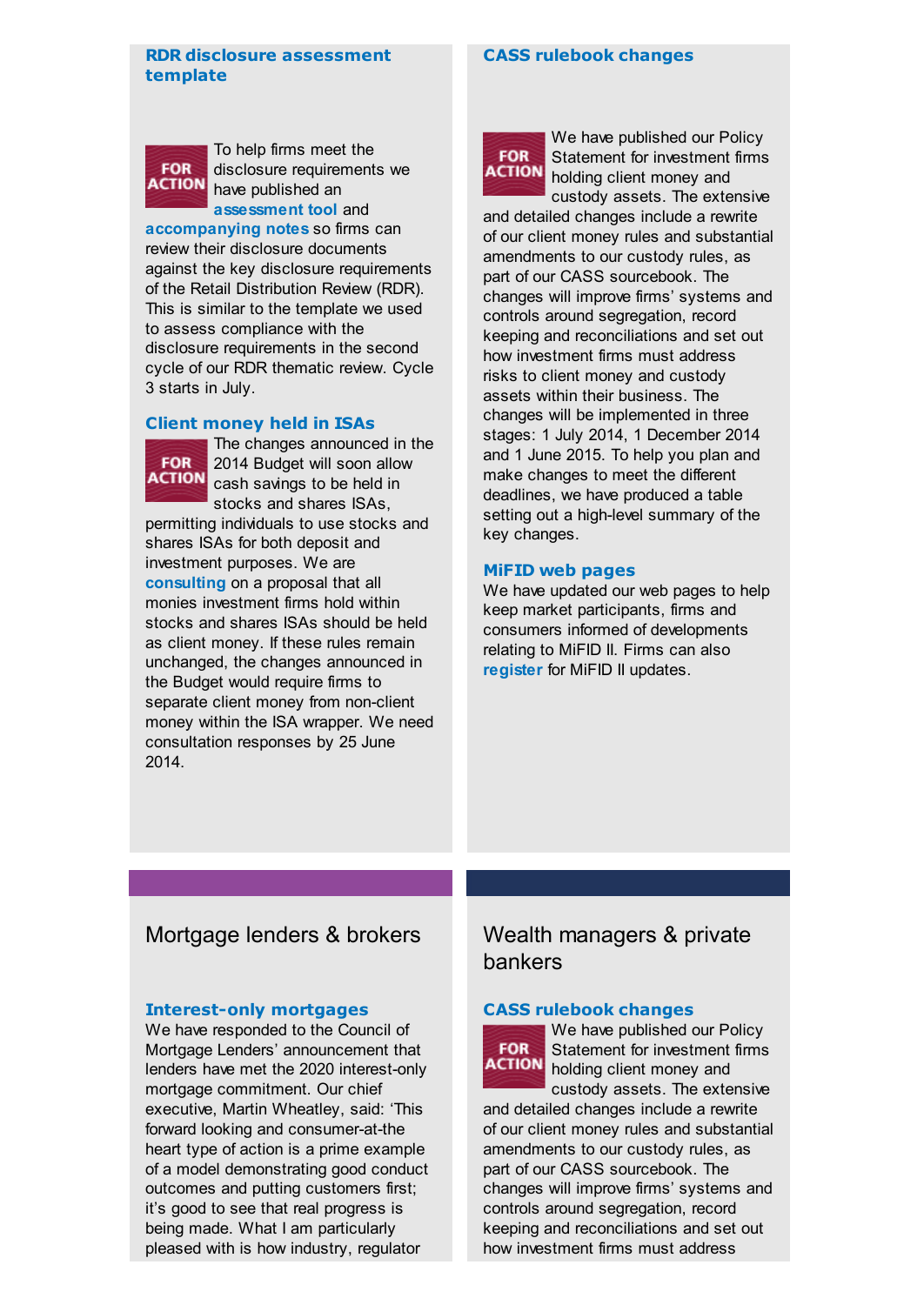and consumer have come together to address this problem as one in a collaborative way. It's too soon to declare success, but these are encouraging findings.'

'Everyone needs to keep the momentum going. Our advice for borrowers is unchanged: you must with engage with your lender; this is a shared problem and you need to work together to resolve it.'

risks to client money and custody assets within their business. The changes will be implemented in three stages: 1 July 2014, 1 December 2014 and 1 June 2015. To help you plan and make changes to meet the different deadlines, we set out a high-level [summary](http://cl.s6.exct.net/?qs=b2d10cf238e7fc22f619e24e60dd6037a07c4934dc1508f6c588b0ef6507b2eb) of the key changes.

#### RDR disclosure [assessment](http://cl.s6.exct.net/?qs=b2d10cf238e7fc221ef86e432dc66e18a2ae99bce4ebeb57be5a17f3e4c1b016) template



To help firms meet the disclosure requirements we **ACTION** have published an [assessment](http://cl.s6.exct.net/?qs=b2d10cf238e7fc22ca2199655a3753627084616a348683c8376479d4b09dc086) tool and

[accompanying](http://cl.s6.exct.net/?qs=b2d10cf238e7fc224e9f2bb89a70480eb4f15a5c435454bd5afd4cb75452da43) notes so firms can review their disclosure documents against the key disclosure requirements of the Retail Distribution Review (RDR). This is similar to the template we used to assess compliance with the disclosure requirements in the second cycle of our RDR thematic review. Cycle 3 starts in July.

#### MiFID web [pages](http://cl.s6.exct.net/?qs=b2d10cf238e7fc22ed0414eedb7dd25202eaaa215304a26cb7d357b8862bd6bd)

We have updated our web pages to help keep market participants, firms and consumers informed of developments relating to MiFID II. Firms can also [register](http://cl.s6.exct.net/?qs=b2d10cf238e7fc225bb558fe4f3ee314ab6a47464bcac87b839b8aa616c7950b) for MiFID II updates.



Martin Wheatley speech: Making [innovation](http://cl.s6.exct.net/?qs=b2d10cf238e7fc2274742ae4a87351b5a2dae08e1b7825d3e62b5f07e4fc58c3) work

Martin Wheatley speech: [Regulating](http://cl.s6.exct.net/?qs=b2d10cf238e7fc22e66979b3a98cff356ef11087c53175fc94037744aa229075) high frequency trading

Tribunal upholds FCA's decision to find Ian [Hannam](http://cl.s6.exct.net/?qs=b2d10cf238e7fc22da49c7e8572e930f75d568856963e7ebcee206190876885a) guilty of market abuse

## June news round-up Events & publications

#### Foreign Account Tax [Compliance](http://cl.s6.exct.net/?qs=b2d10cf238e7fc227241e14a17bd02377ca156a827fc54e692e197a619ef1a16) ACT (FATCA)

To find out if you are impacted by FATCA, read our one-minute guide.

Quarterly [Consultation](http://cl.s6.exct.net/?qs=b2d10cf238e7fc22338c1703ea2d1b7b14ca44075f910450b8d7e1640ddc3fc1) Paper (QCP)